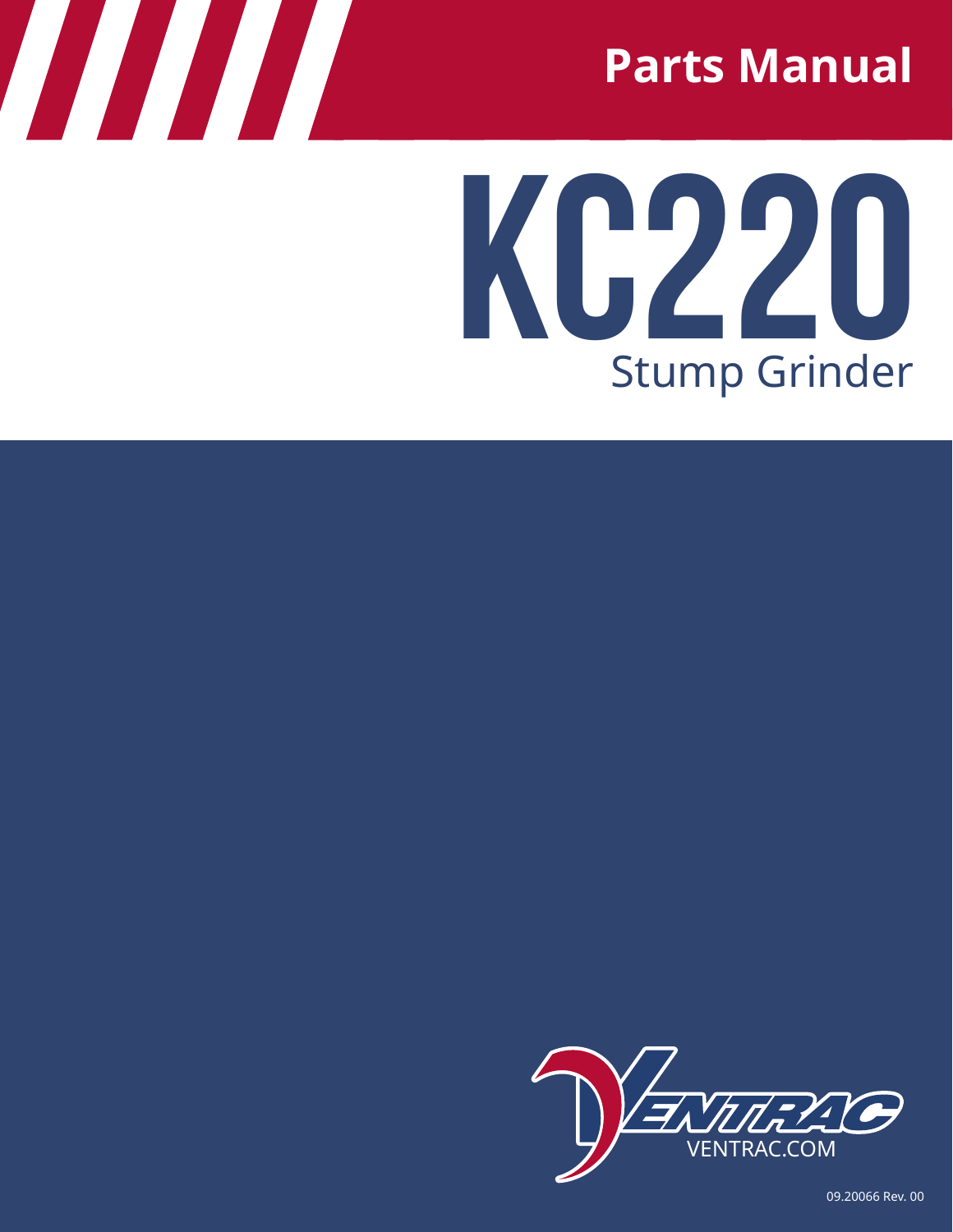



**500 Venture Drive Orrville Oh 44667 www.ventrac.com** Visit ventrac.com/manuals for the latest version of this parts manual. A downloadable operator's manual is also available.

#### **Serial Number Description**





#### **Notes**

- If any component requires replacement, use only original Ventrac replacement parts.
- When ordering new components, be sure to order all required safety decals. All current safety decals must be affixed to the replacement components prior to installation of the component.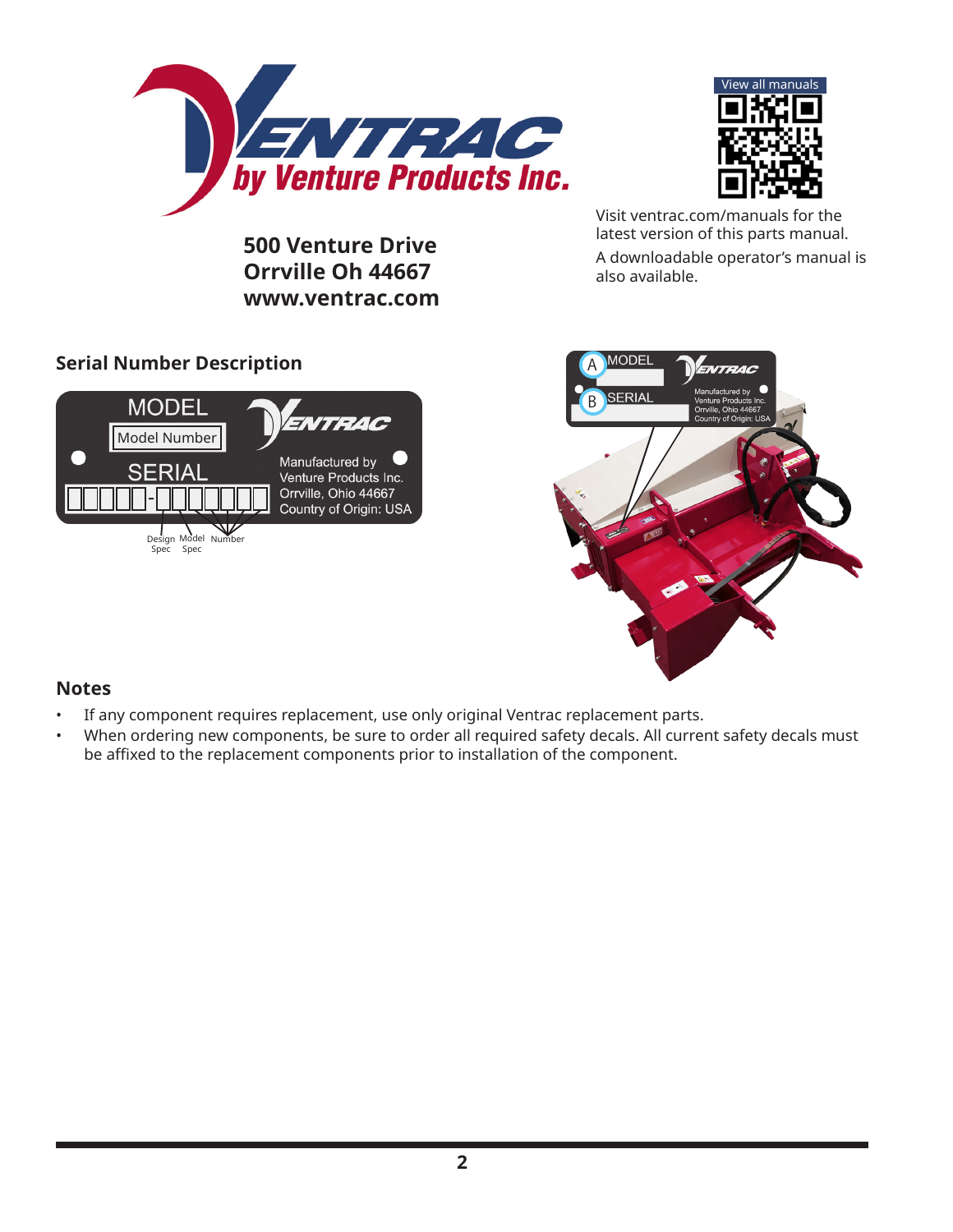## **TABLE OF CONTENTS**

#### **PAGE 4 PARTS**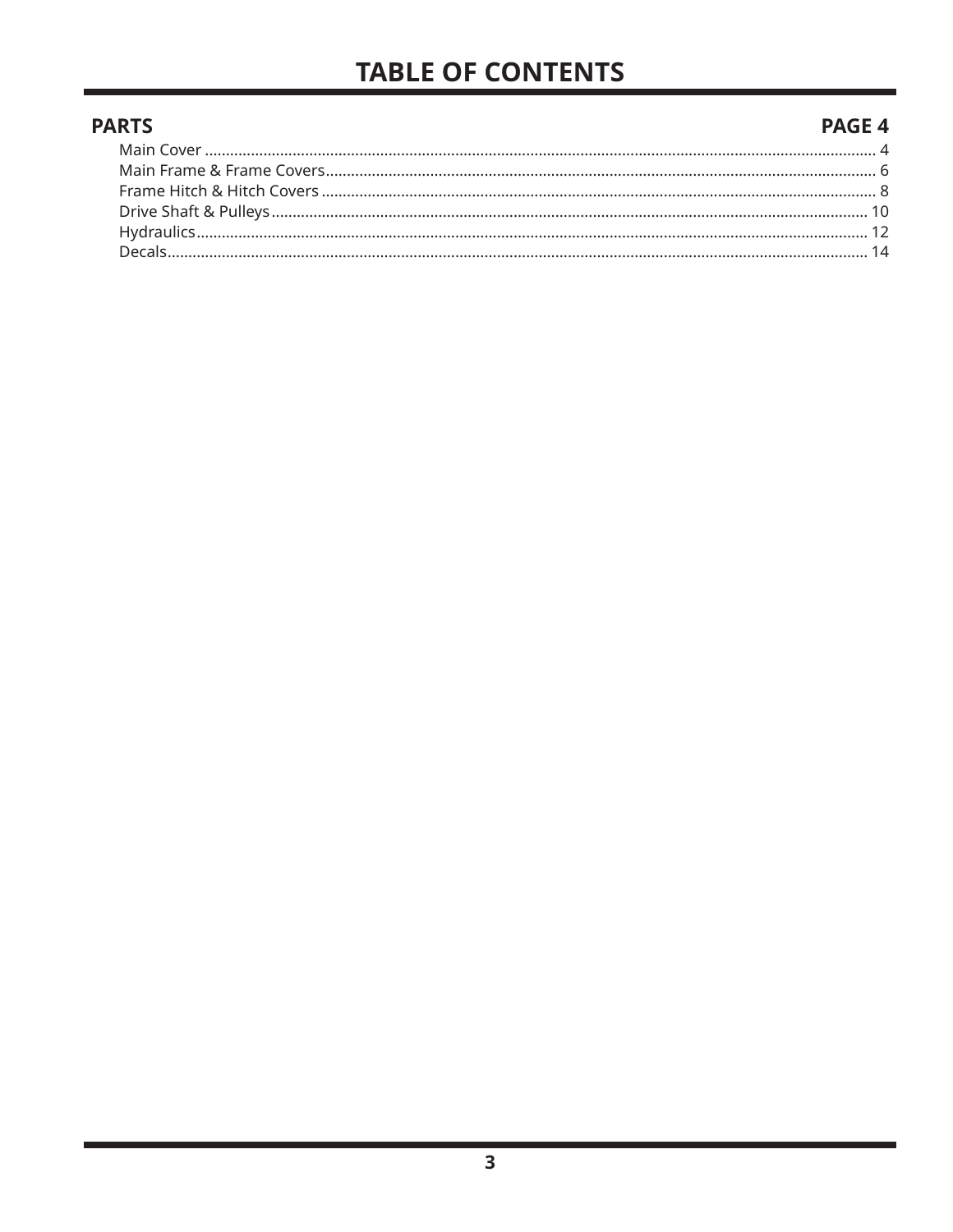#### **ILLUSTRATED DRAWING Main Cover**

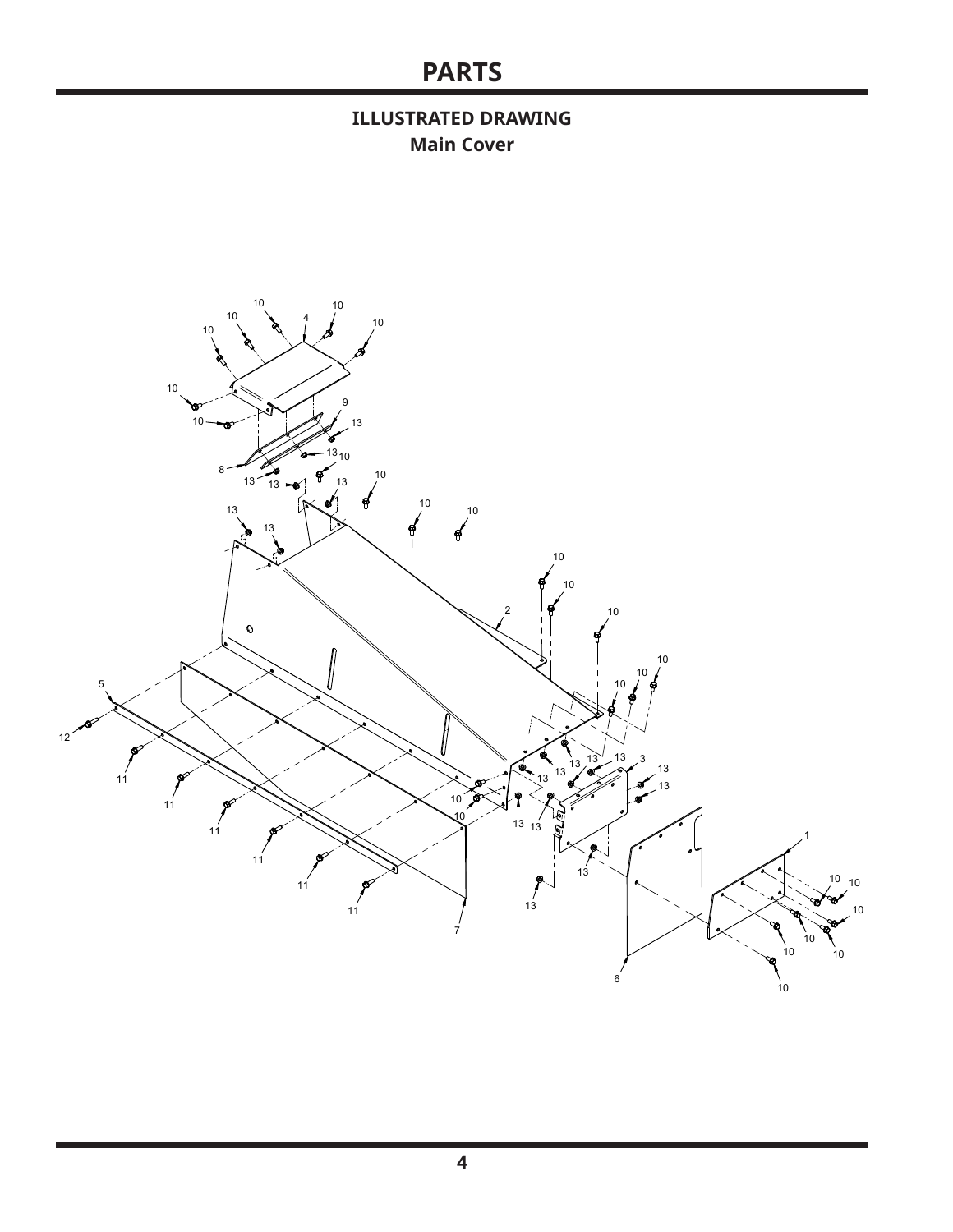#### **Main Cover**

| REF. | <b>PART NO.</b> | <b>DESCRIPTION</b> |  |
|------|-----------------|--------------------|--|
|      |                 |                    |  |
|      |                 |                    |  |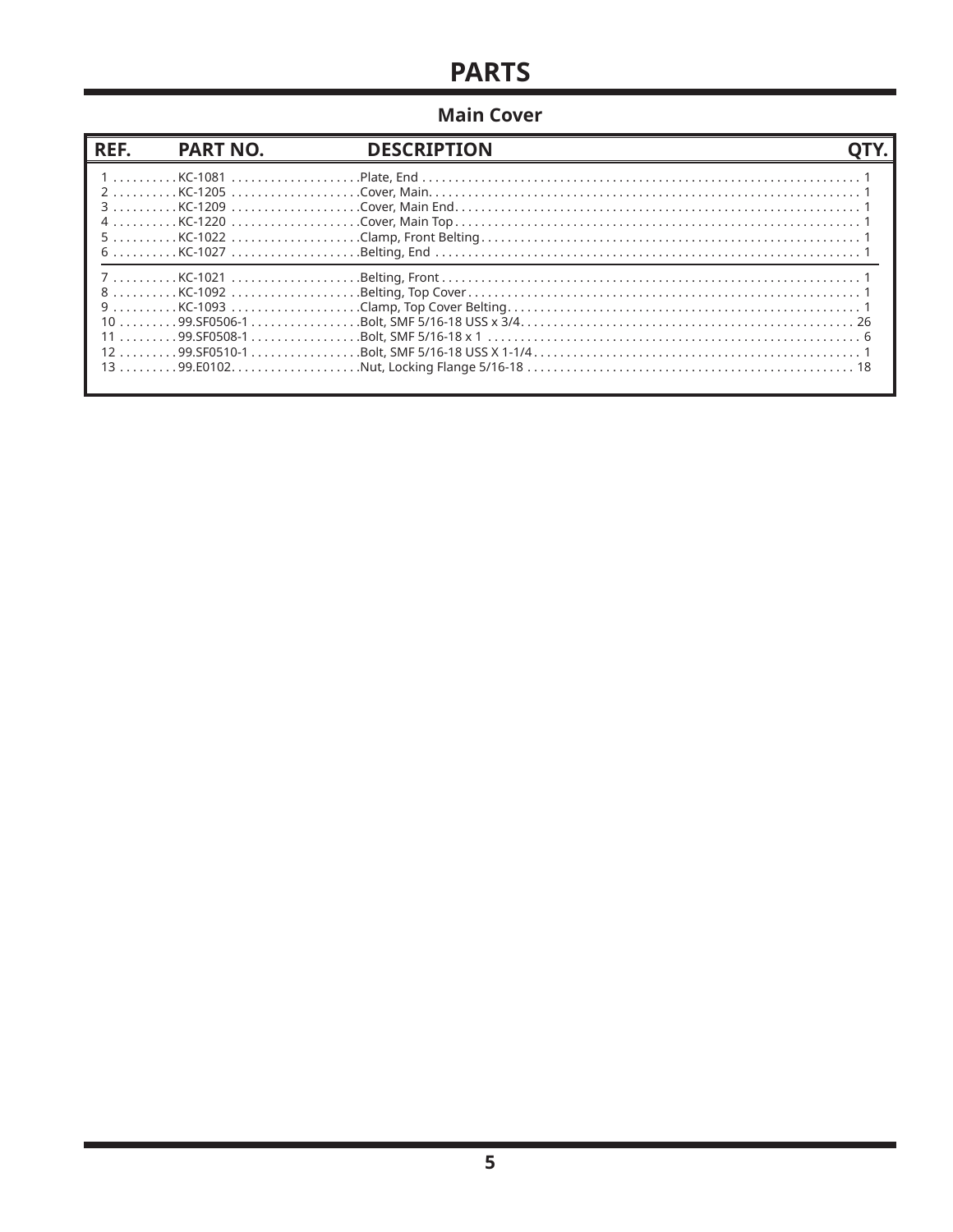#### **ILLUSTRATED DRAWING Main Frame & Framer Covers**

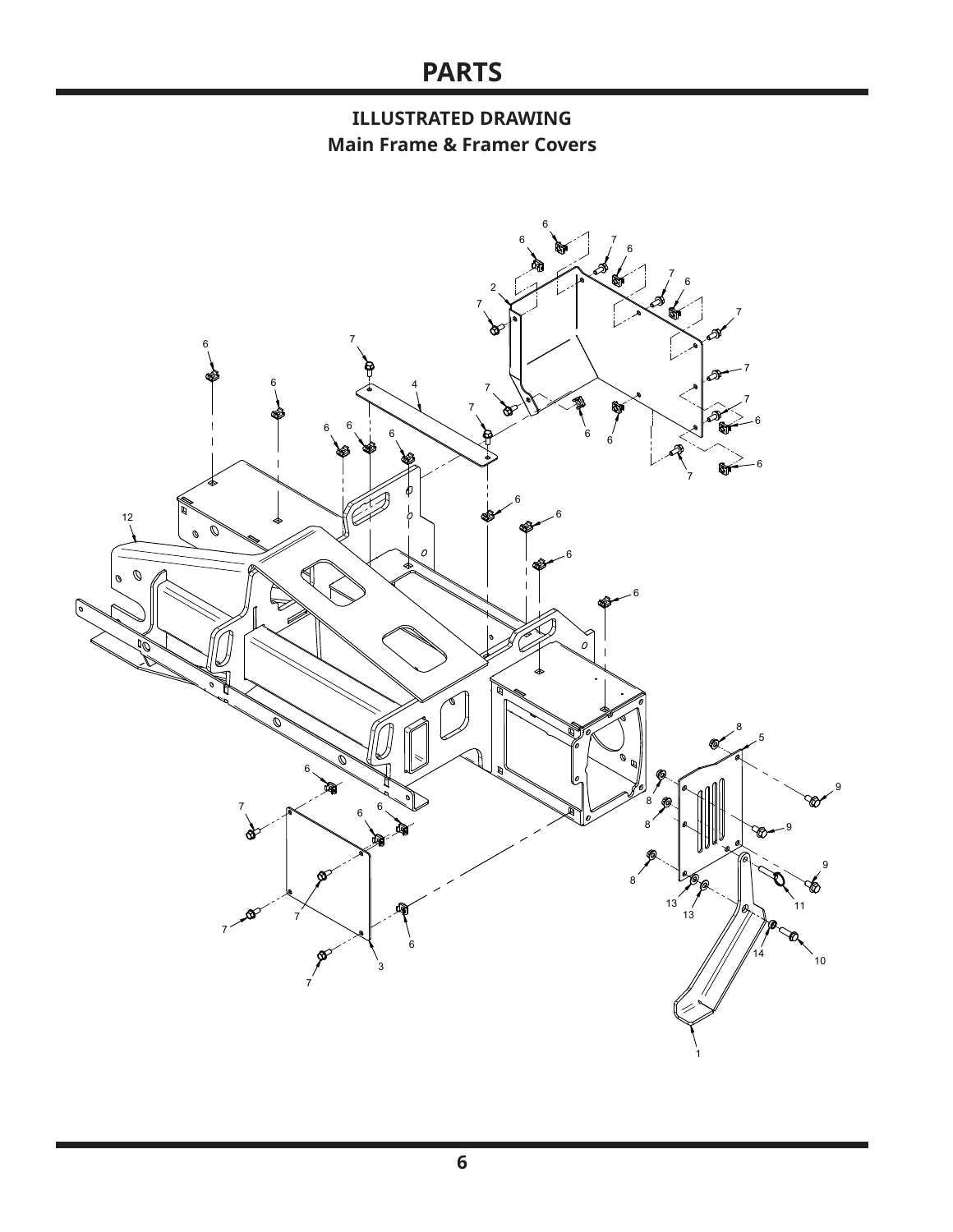#### **Main Frame & Frame Covers**

| REF. | <b>PART NO.</b> | <b>DESCRIPTION</b> |  |
|------|-----------------|--------------------|--|
|      |                 |                    |  |
|      |                 |                    |  |
|      |                 |                    |  |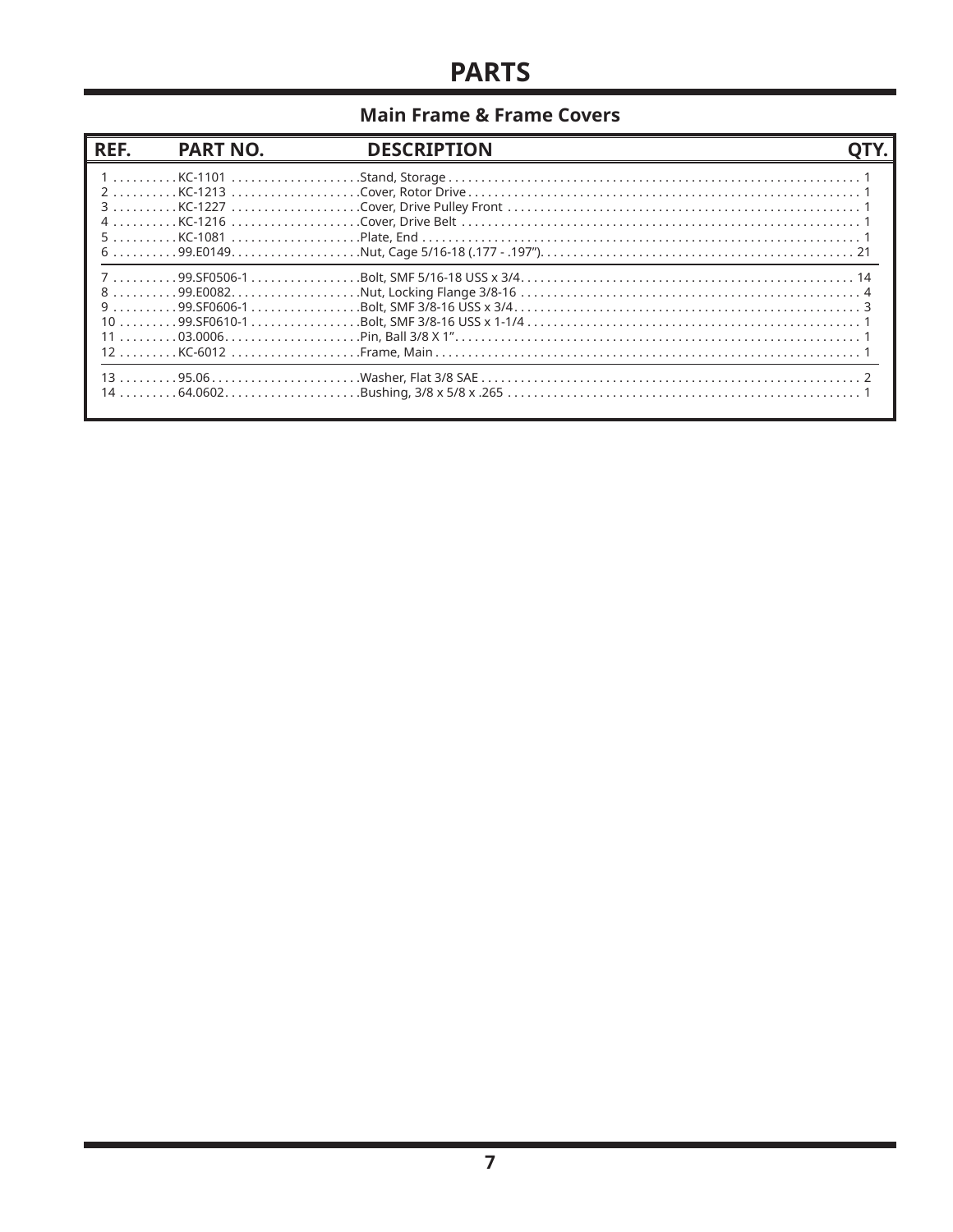#### **ILLUSTRATED DRAWING Frame Hitch & Hitch Covers**

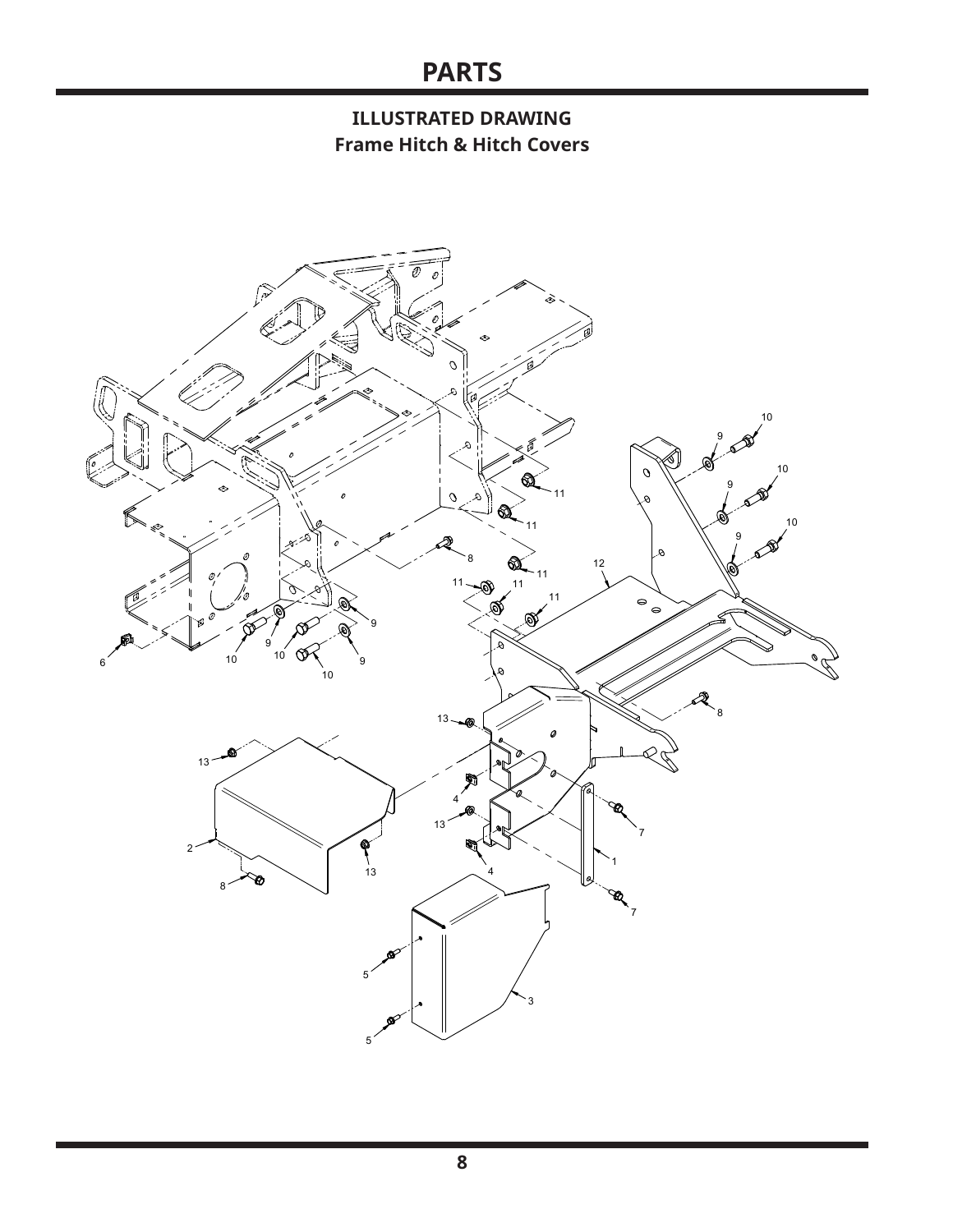#### **Frame Hitch & Hitch Covers**

| REF. | <b>PART NO.</b> | <b>DESCRIPTION</b> |  |
|------|-----------------|--------------------|--|
|      |                 |                    |  |
|      |                 |                    |  |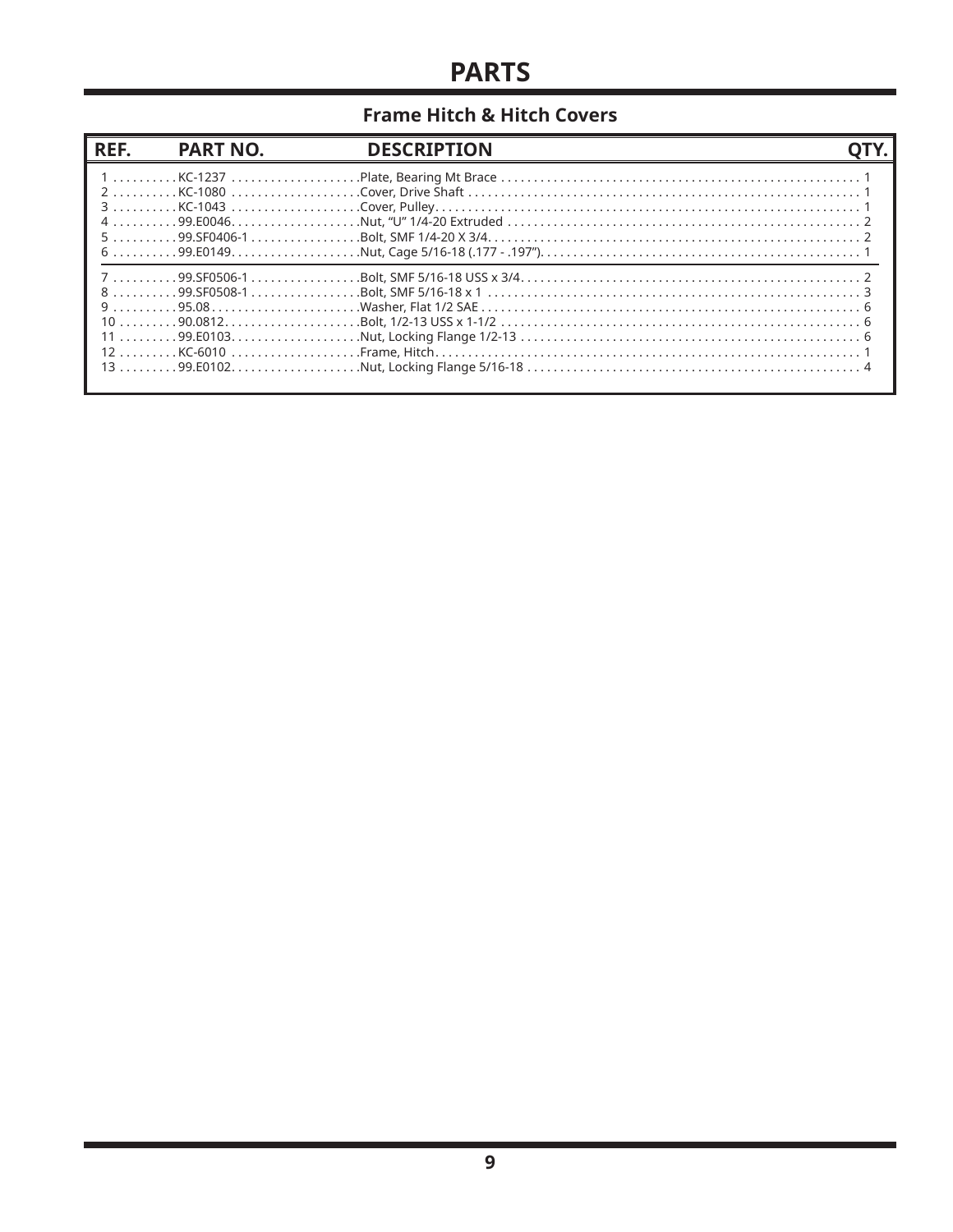**ILLUSTRATED DRAWING Drive Shaft & Pulleys**

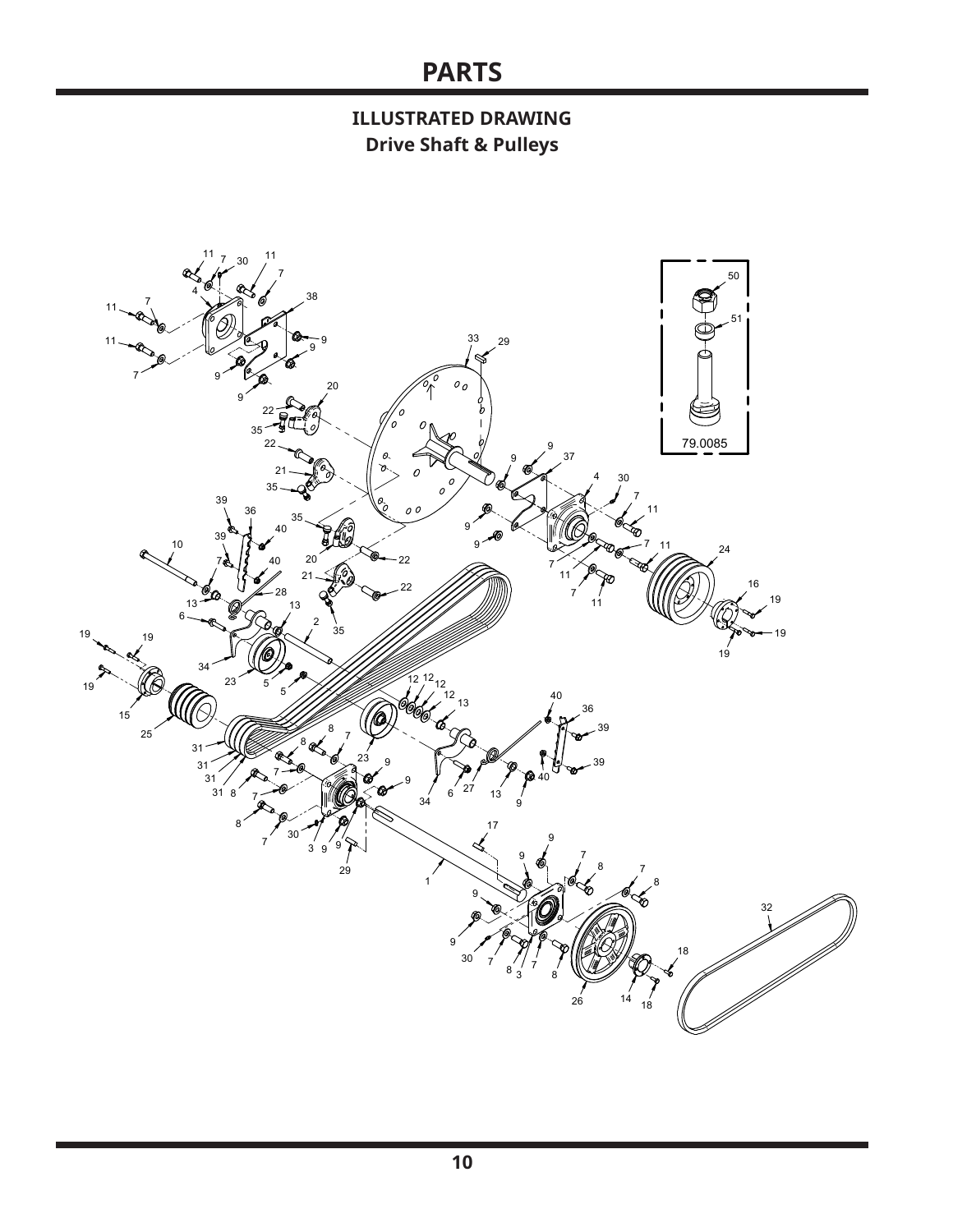#### **Drive Shaft & Pulleys**

| REF. | <b>PART NO.</b> | <b>DESCRIPTION</b>                                                                                                                        | QTY. |
|------|-----------------|-------------------------------------------------------------------------------------------------------------------------------------------|------|
|      |                 | $6 \ldots 99.5F0614-1 \ldots 10.5F0614-2 \ldots 10.5F06$ and $8.5F3/8-16 \times 1-3/4 \ldots 10.5F061$ and $2.5F0614-1.5F0614-2.5F0614-2$ |      |
|      |                 |                                                                                                                                           |      |
|      |                 |                                                                                                                                           |      |
|      |                 |                                                                                                                                           |      |
|      |                 |                                                                                                                                           |      |
|      |                 |                                                                                                                                           |      |
|      |                 |                                                                                                                                           |      |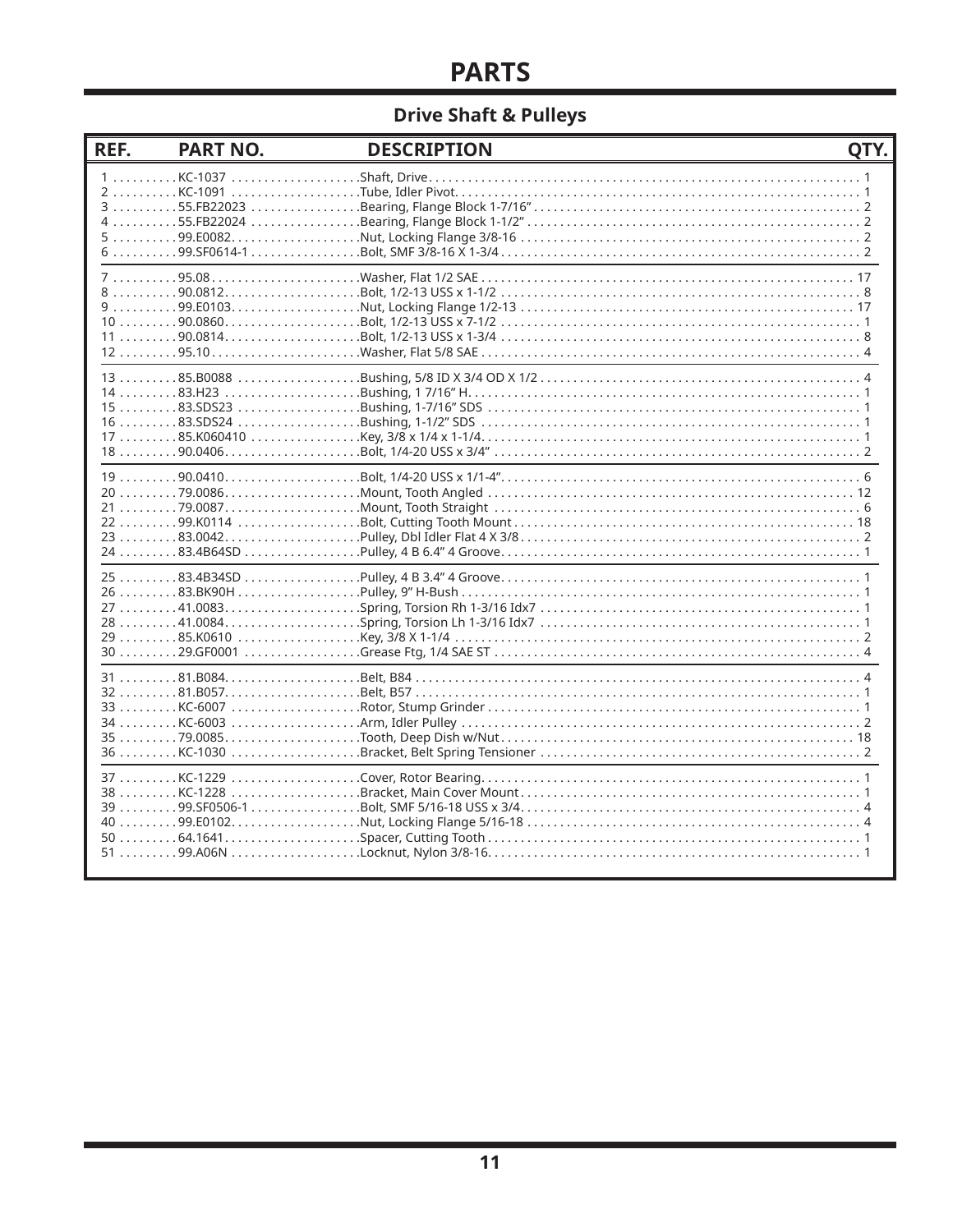#### **ILLUSTRATED DRAWING Hydraulics**

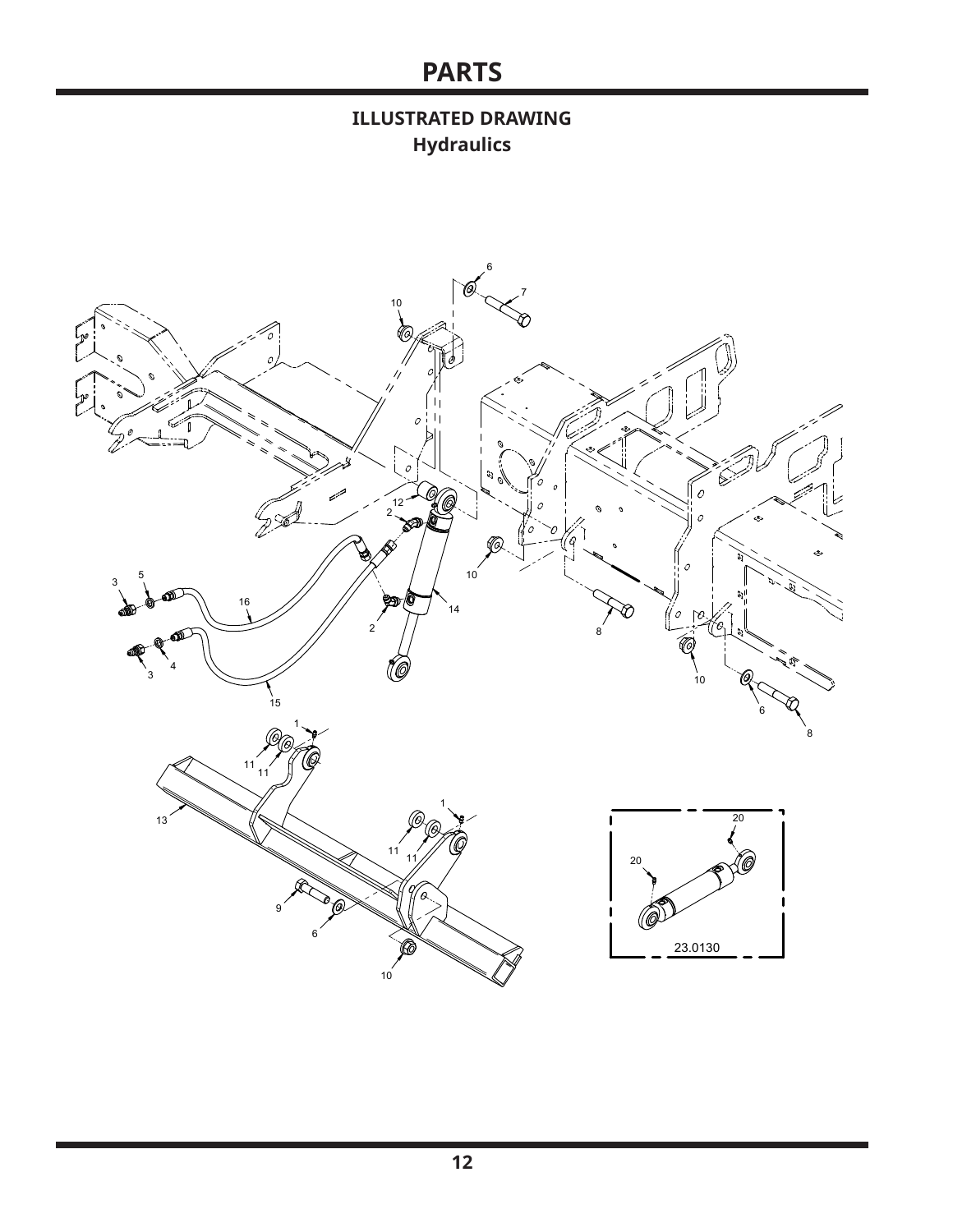### **Hydraulics**

| REF. | <b>PART NO.</b> | <b>DESCRIPTION</b>                                                              |  |
|------|-----------------|---------------------------------------------------------------------------------|--|
|      |                 |                                                                                 |  |
|      |                 |                                                                                 |  |
|      |                 | 15 …………20.0169………………………Hose, 1/4x38.00 SAE 100R17 AR……………………………………………………………………1 |  |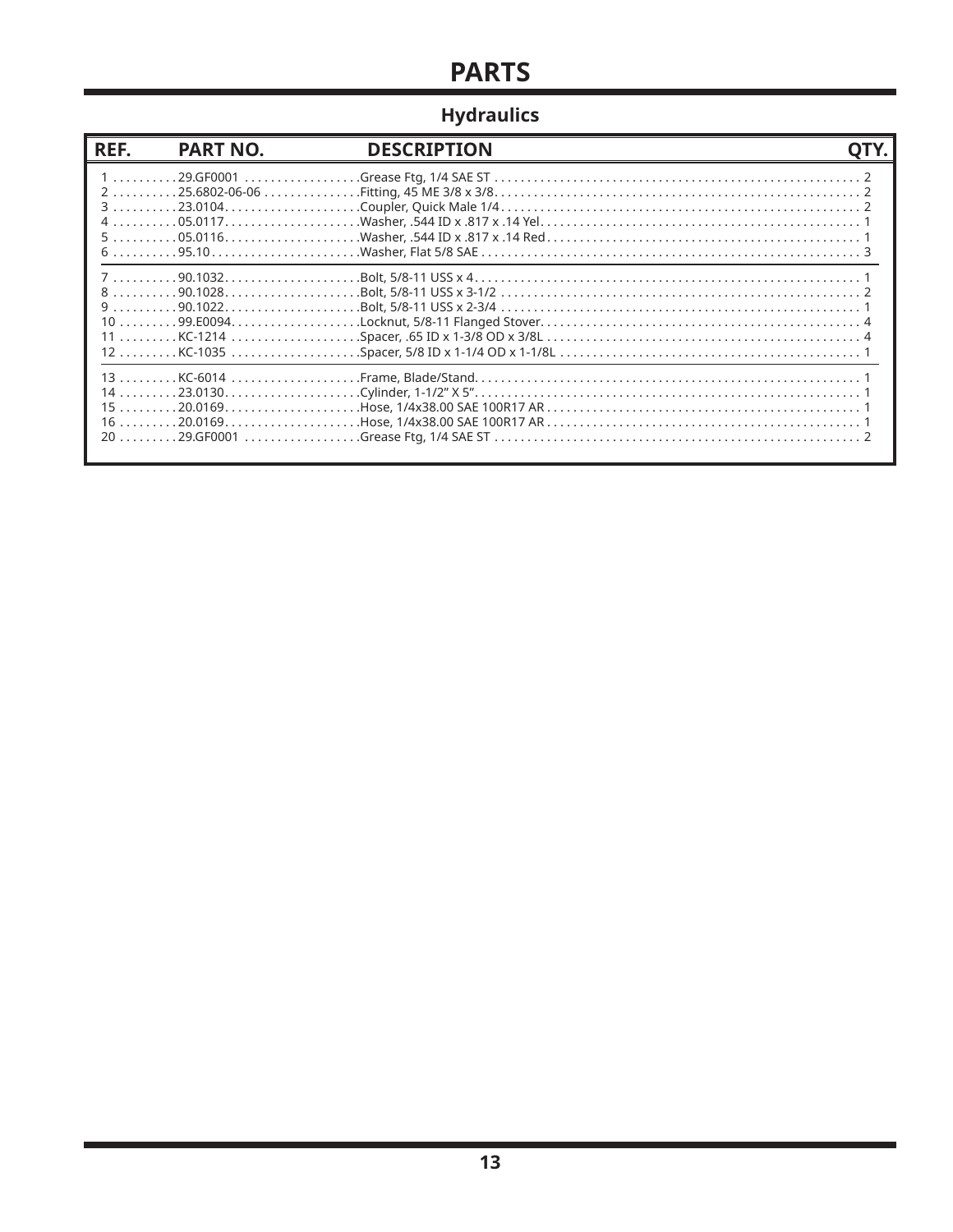#### **ILLUSTRATED DRAWING Decals**